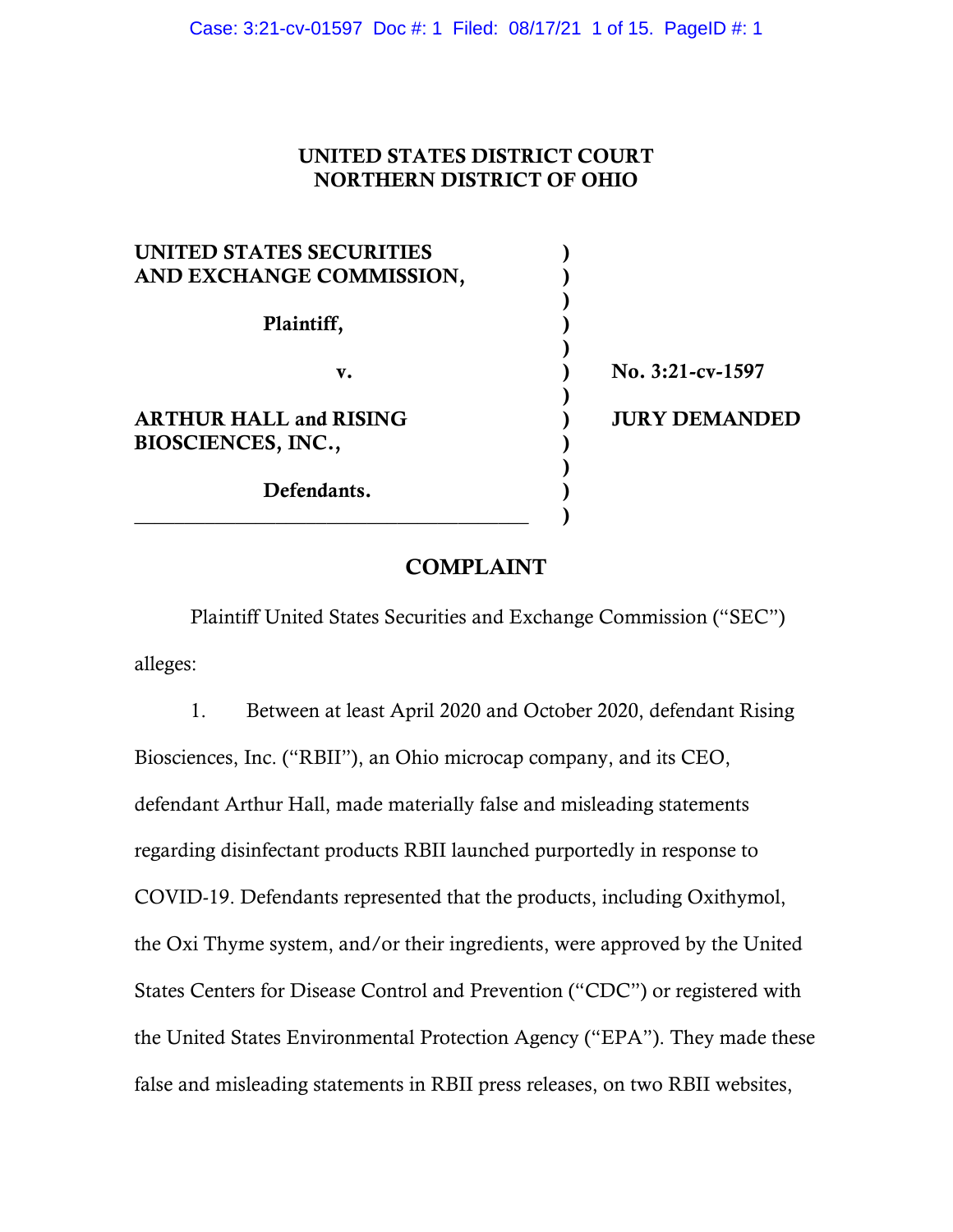#### Case: 3:21-cv-01597 Doc #: 1 Filed: 08/17/21 2 of 15. PageID #: 2

and in RBII social media videos describing efforts to combat COVID-19 in schools, daycare facilities, retail stores, fitness centers, hotels, and restaurants, among other public places.

2. Neither Oxithymol nor its purported ingredients were CDC approved, and neither Oxi Thyme nor Oxithymol was registered with the EPA for any use. Further, RBII did not use Oxithymol in its Oxi Thyme system. Instead, RBII purchased and rebottled Oxy Blast 50, a pesticide produced by another company, and sold that product for use in its Oxi Thyme system. Oxy Blast 50 is EPA registered as a pesticide. Oxi Blast 50 is not EPA registered for use in killing viruses, and it does not appear on the EPA's "List N" of products that meet EPA criteria for use against the virus that causes COVID-19.

3. Between April 2020 and August 25, 2020, RBII's common stock was quoted and traded on OTC Link, whose parent company is OTC Markets Group Inc. Investors reacted enthusiastically to defendants' false and misleading public pronouncements, as reflected in the trading volume and price of RBII stock.

4. The SEC brings this lawsuit to prevent further harm to investors and to hold defendants accountable for their misdeeds.

### JURISDICTION AND VENUE

5. The SEC brings this action pursuant to Sections 21(d) and 21(e) of the Securities Exchange Act of 1934 ("Exchange Act") [15 U.S.C. §§78u(d) and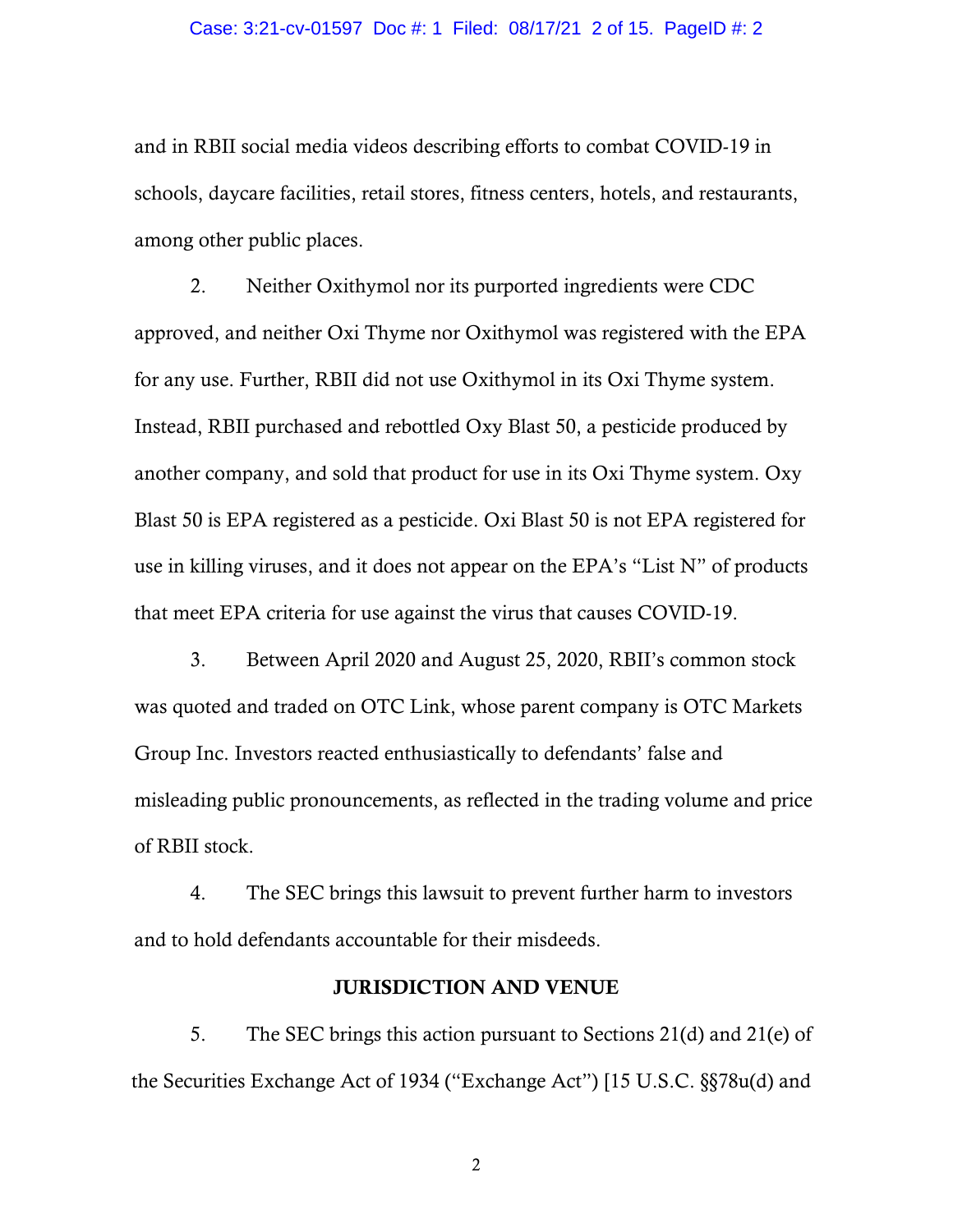78u(e)].

6. This Court has jurisdiction over this action pursuant to Section 27 of the Exchange Act [15 U.S.C. § 78aa] and 28 U.S.C. § 1331.

7. Venue is proper in this Court pursuant to Section 27 of the Exchange Act [15 U.S.C. § 78aa]. Acts, practices, and courses of business constituting violations alleged herein have occurred within the jurisdiction of the United States District Court for the Northern District of Ohio and elsewhere.

8. Defendants directly and indirectly made use of the means and instrumentalities of interstate commerce and of the mails in connection with the acts, practices, and courses of business alleged herein, and will continue to do so unless enjoined.

#### DEFENDANTS

9. Defendant Arthur Hall, age 53, is a resident of Sandusky, Ohio. Hall serves as chief executive officer of defendant Rising Biosciences, Inc., and through a company that he manages with another individual, owns more than a third of RBII preferred shares that are convertible to common shares.

10. Defendant Rising Biosciences, Inc. is a Delaware corporation with its principal place of business in Sandusky, Ohio. RBII purports to offer various health-related products and services.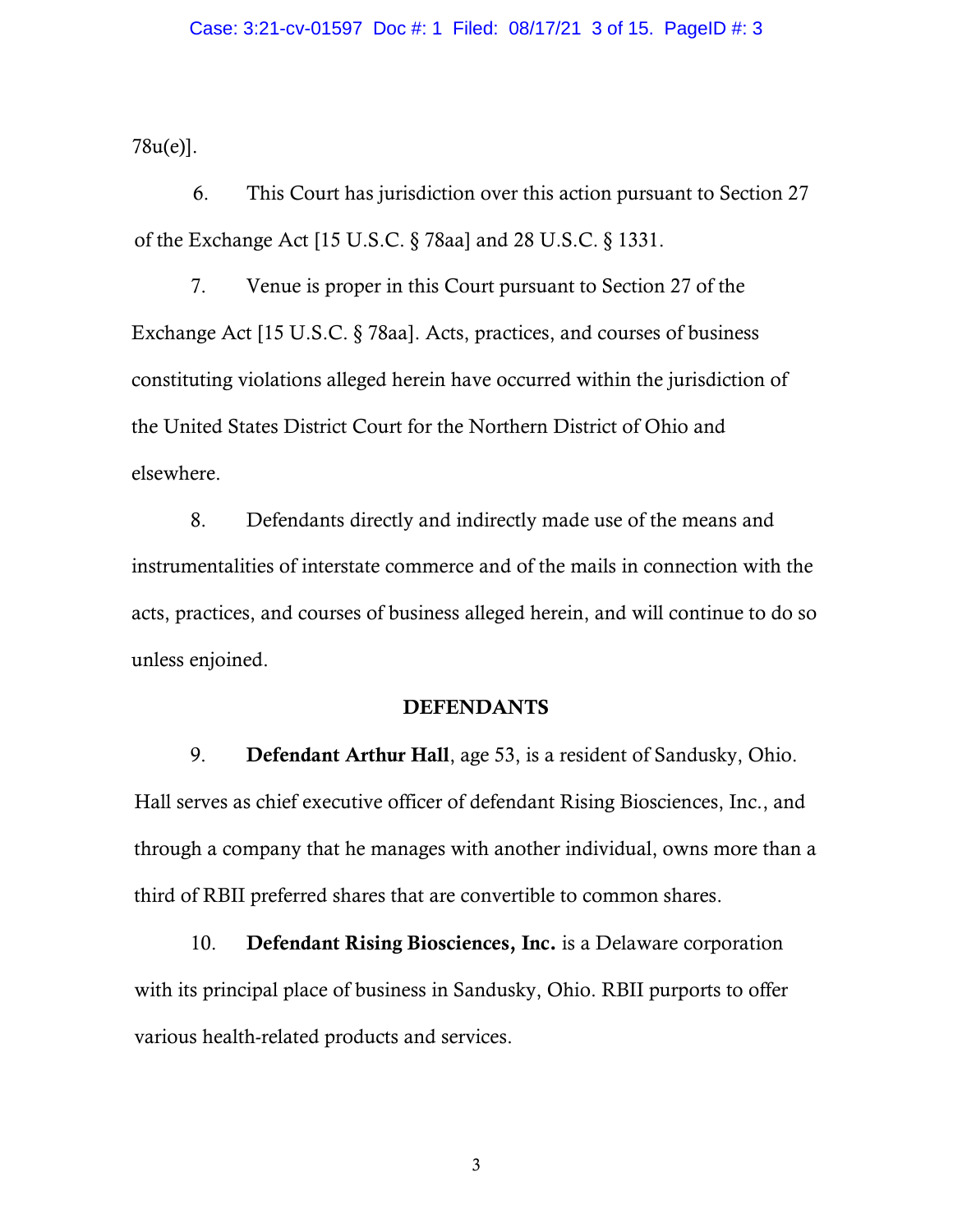#### FACTS

#### RBII's Business and Financial Condition

11. Since April 2020, RBII has purportedly operated four business units: (a) Oxi Thyme; (b) "a physicians' [sic] practice management company focused on the proper use of cannabis for treatment"; (c) a research and development unit "focusing on oral and topical pharmaceuticals"; and (d) a unit that purports to offer substance abuse treatment. RBII's common stock is not registered with the Commission. RBII's common stock was quoted and traded on OTC Link under the ticker symbol "RBII."

12. The Commission suspended trading in RBII securities from August 25, 2020 to September 8, 2020 "because of questions regarding the accuracy and adequacy of information in the marketplace about the company and its securities since at least April 16, 2020" that "relate[d], in part, to statements in April 16, 2020 and July 17, 2020 press releases in which RBII suggested that some of the products it claim[ed] to have launched in response to COVID-19, including Oxithymol, the Oxi Thyme system, and/or their ingredients, are approved by the CDC or registered with the EPA." Since the trading suspension, RBII's common shares have been labeled as "Caveat Emptor" and have been the subject of unsolicited quotations and traded on an over the counter expert market for securities restricted from public quoting and trading operated by OTC Link.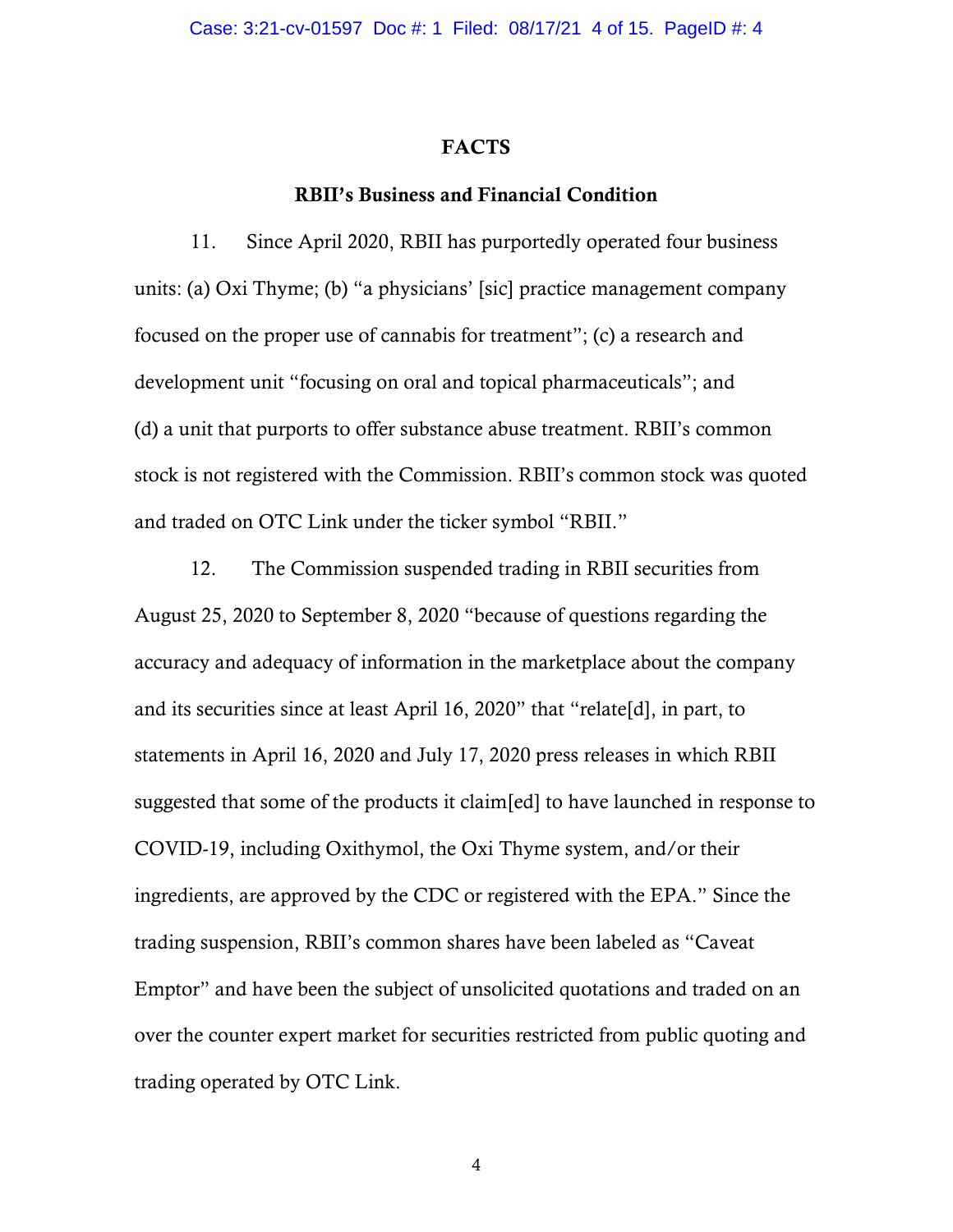13. As of June 25, 2021, RBII's market capitalization was \$529,836.

## Defendants' False and Misleading Press Releases About RBII's Disinfectant Products

14. On April 16, 2020, RBII published a press release entitled "[RBII] Launches Production of Oxithymol™ Disinfectant in Response to Ohio Governor's Appeal for Help Battling the COVID-19 Pandemic" ("April Press Release"). Hall personally drafted content for the press release, reviewed it, and approved it before RBII released it to the public. In the April Press Release, RBII announced the "production launch of Oxithymol™[,] a proprietary, nontoxic, blended formula of CDC approved hydrogen peroxide, thymol and other natural, environmentally safe ingredients."

15. In its April Press Release, RBII also stated that "Oxithymol™ disinfectant solution is applied via the Oxi Thyme™ atomizing ULV/HPLV fogging system," a "'no touch' system [that] is effective in killing diseasecausing microbial pathogens on hard surfaces, and is suitable for residential, commercial and automotive settings."

16. In the April Press Release, Hall stated: "We are proud to join the voluntary mobilization of private industry across our region to combat the COVID-19 pandemic. . . .In this time of great need, we are pivoting away from our normal sector and repurposing our lab to produce over 10,000 gallons of much needed disinfectant a month. . . . The Oxi Thyme™ system combines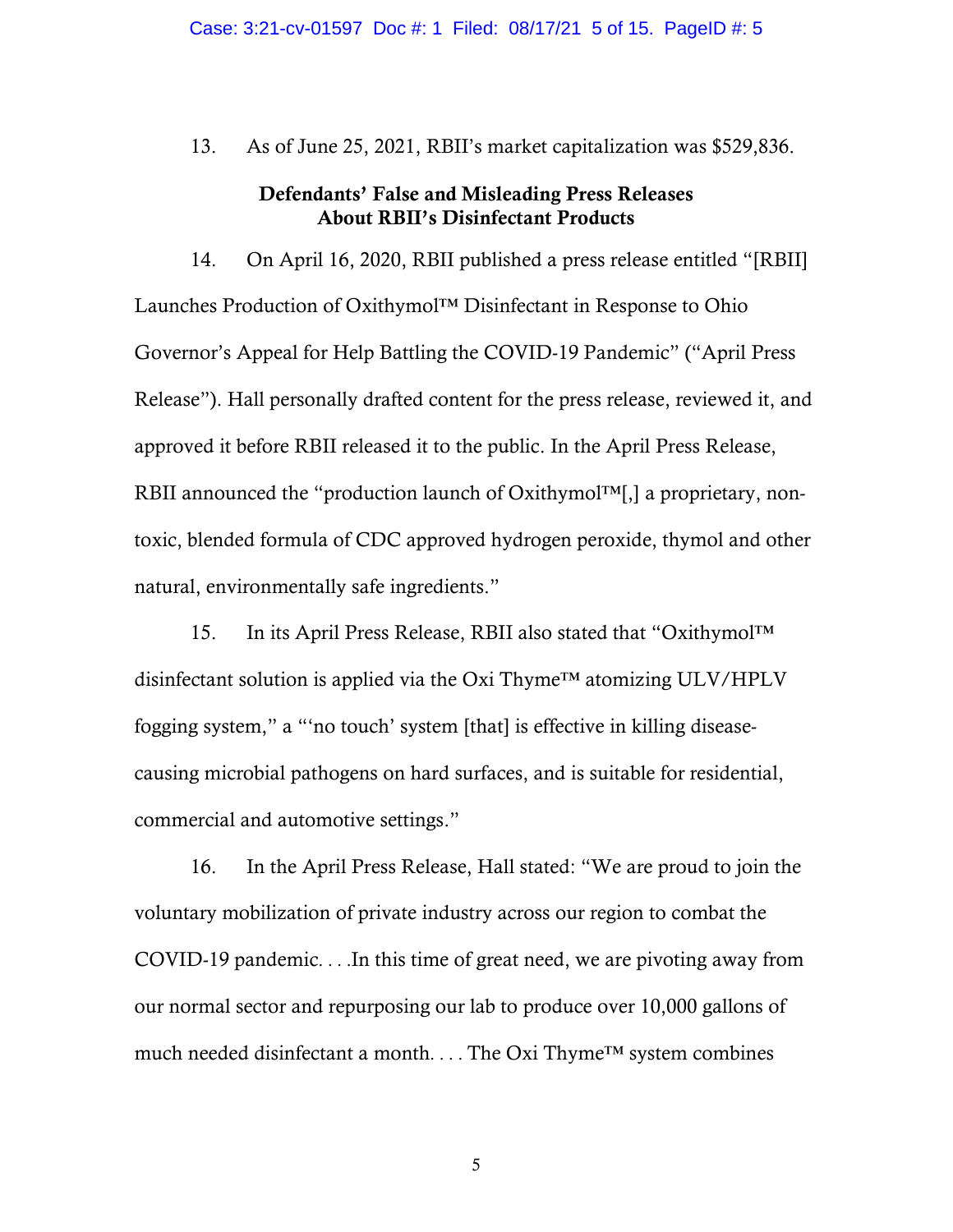#### Case: 3:21-cv-01597 Doc #: 1 Filed: 08/17/21 6 of 15. PageID #: 6

 $Oxithymol<sup>TM</sup> with an innovative, easy-application fogging system. It means$ essential industries and businesses can keep running while minimizing the threat to employees from highly infectious pathogens."

17. In the April Press Release, RBII referenced its Oxi Thyme website, www.oxi-thyme.com, which, as of late April, 2020, described the Oxi Thyme system as "[u]tilizing a non toxic proprietary blend of CDC approved Hydrogen Peroxide along with Thyme oil."

18. On July 17, 2020, RBII published another press release, entitled "Rising Biosciences, Inc. Propels Q2 Revenues to Nearly \$350,000 Due to Exceptional Growth of Oxi Thyme Division" ("July Press Release"). Hall personally drafted content for the press release, reviewed it, and approved it before RBII released it to the public.

19. In its July Press Release, RBII stated: "Oxi Thyme has introduced a proprietary system designed to sanitize and disinfect varying facilities in the current challenging environment, quickly and cost effectively. Utilizing a proprietary formulated EPA registered Hydrogen Peroxide disinfectant, developed with a surfactant, or surface active agent, Oxi Thyme improves efficiency by lowering surface tension."

20. Hall, in the July Press Release, stated: "We are. . . . experiencing a dramatic climate of change with this Covid-19 pandemic. People are struggling to establish what our new normal will be with respect to safety standards. Oxi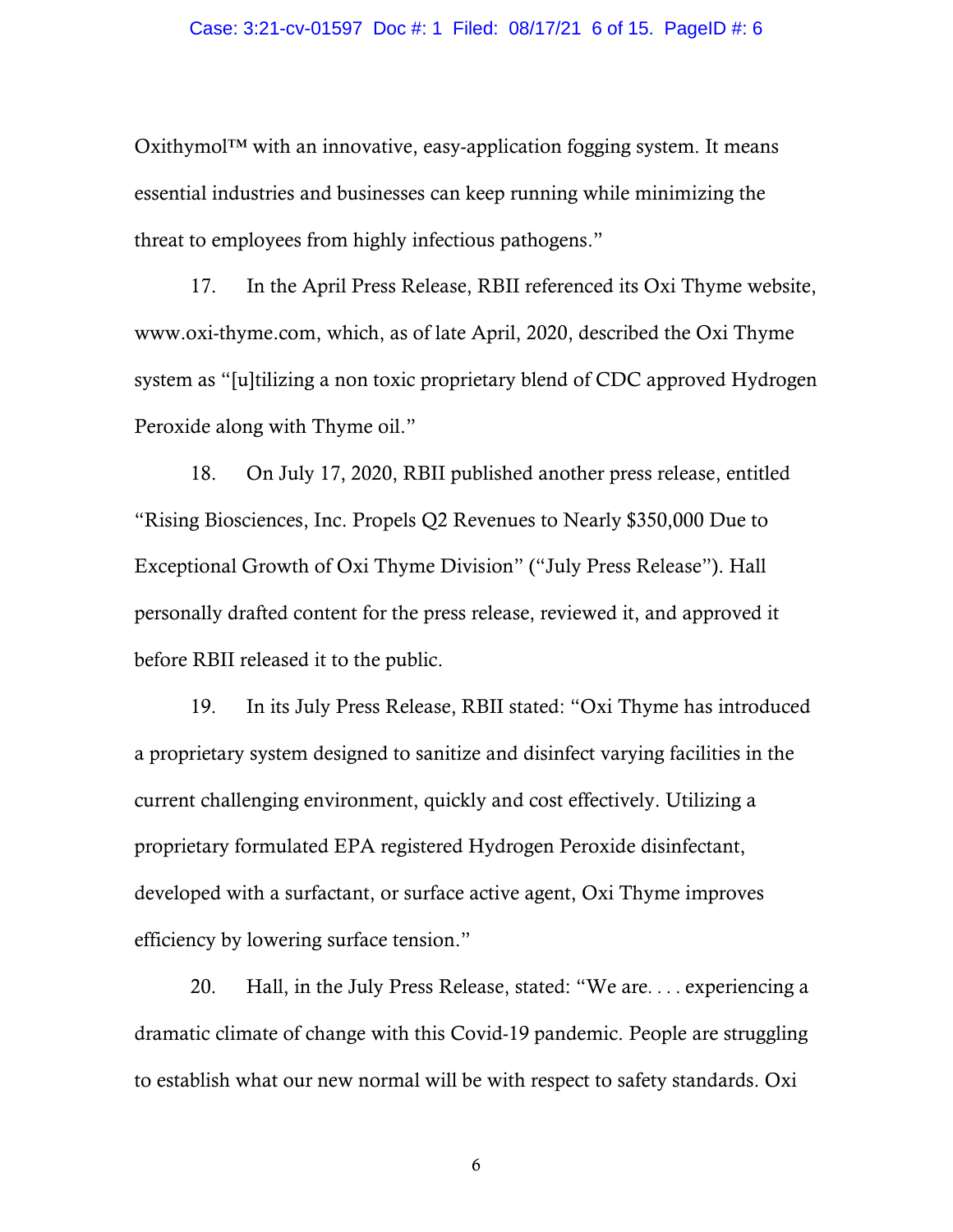Thyme has heard the call and we are here to help!"

## Defendants' False and Misleading Videos About RBII's Disinfectant Products

21. Between at least April 2020 and October 2020, RBII marketed the Oxi Thyme system in YouTube videos for use in schools, daycare facilities, retail stores, fitness centers, hotels, restaurants, and other public places. On its Oxi Thyme YouTube channel, RBII prominently featured such videos as "Sanitizing a Daycare Facility with OXI-THYME," "Sanitizing Residential areas with OXI-THYME," "School System Protocols," and others.

22. Several of these videos touted CDC approval or EPA registration. For example, in a video posted on May 15, 2020, a person wearing protective gloves holds a sign that says "COVID-19" while a narrator reads: "Our proprietary blend is all natural and will kill illness causing germs on hard and soft surfaces and will allow you to rest assured that you are being proactive against viral threats." The narrator describes the disinfectant product as "a proprietary formulated EPA registered Hydrogen Peroxide disinfectant developed with a surfactant."

23. Another video, posted on June 28, 2020, shows a school bus purportedly being sprayed with the Oxi Thyme system with a text overlay that states: "EPA CERTIFIED" and "CDC APPROVED":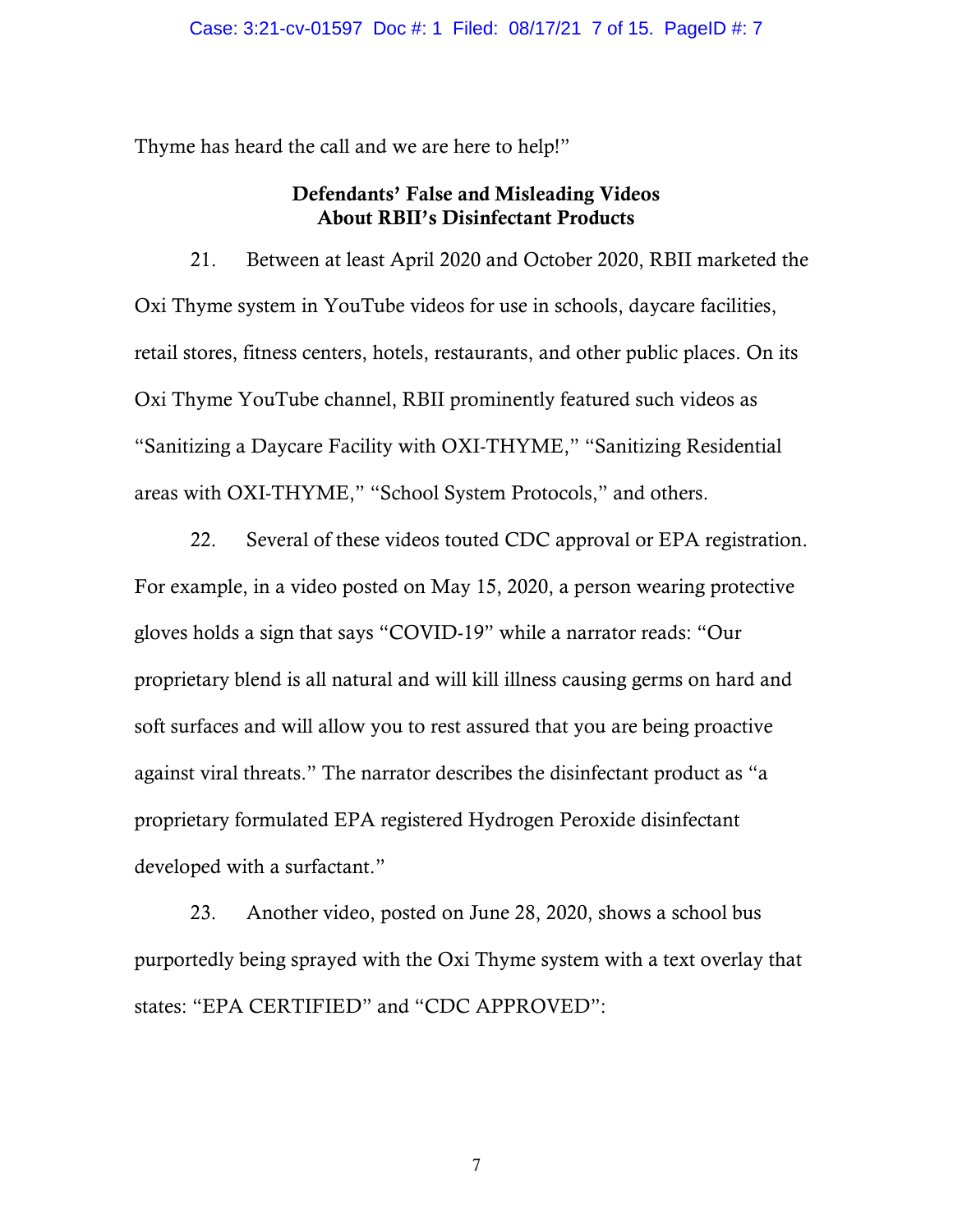

24. Hall authored the text overlays and reviewed, paid for, and authorized making this video content public.

# Defendants' False and Misleading Website Content About RBII's Disinfectant Products

25. Between at least April 2020 and October 2020, RBII also marketed the Oxi Thyme system as CDC approved or EPA registered on two websites. As of late April 2020, RBII's www.oxi-thyme.com website described the Oxi Thyme system as "[u]tilizing a non toxic proprietary blend of CDC approved Hydrogen Peroxide along with Thyme oil." In early August 2020, the website described Oxi Thyme as using a "proprietary formulated EPA registered Hydrogen Peroxide disinfectant."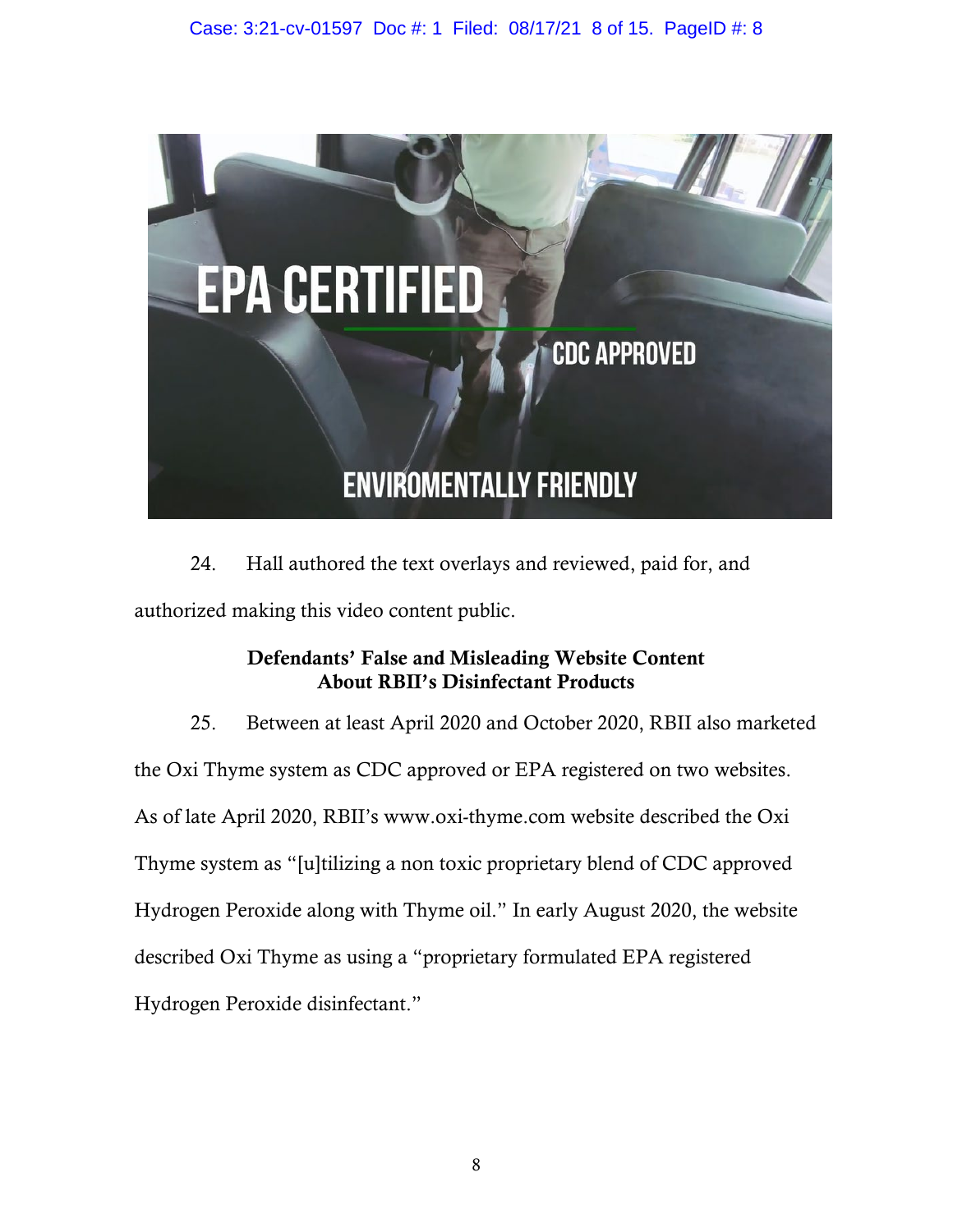26. In September 2020, RBII's www.risingbiosciences.org website stated that "Oxi Thyme™ was developed to help fight the spread of Covid-19 and other harmful viruses and bacteria. By utilizing a proprietary formulated EPA registered disinfectant with a touch-free system,  $Oxi$ -Thyme<sup>TM</sup> has been able to help businesses across America safe[ly] and effectively fight the spread of deadly viruses."

27. Hall contributed to, reviewed, paid for, and authorized this website content.

## The Price of RBII's Stock Rises After Defendants' False and Misleading Public Statements About RBII's Disinfectant Products

28. The day defendants issued the April Press Release, the trading volume of RBII's stock and its price increased markedly. At its peak that day, the stock price doubled relative to the closing price the day before, and daily trading volume was about 174 million shares, compared to 13 million shares the month before.

29. The investing public's response to the July Press Release was even more dramatic. The first trading day after RBII issued the July Press Release, at its peak the stock price increased 1,260% compared to the closing price from a week earlier. The average daily trading volume for July 17 through July 20, 2020 was about 163 million shares, compared to 18 million shares the month before.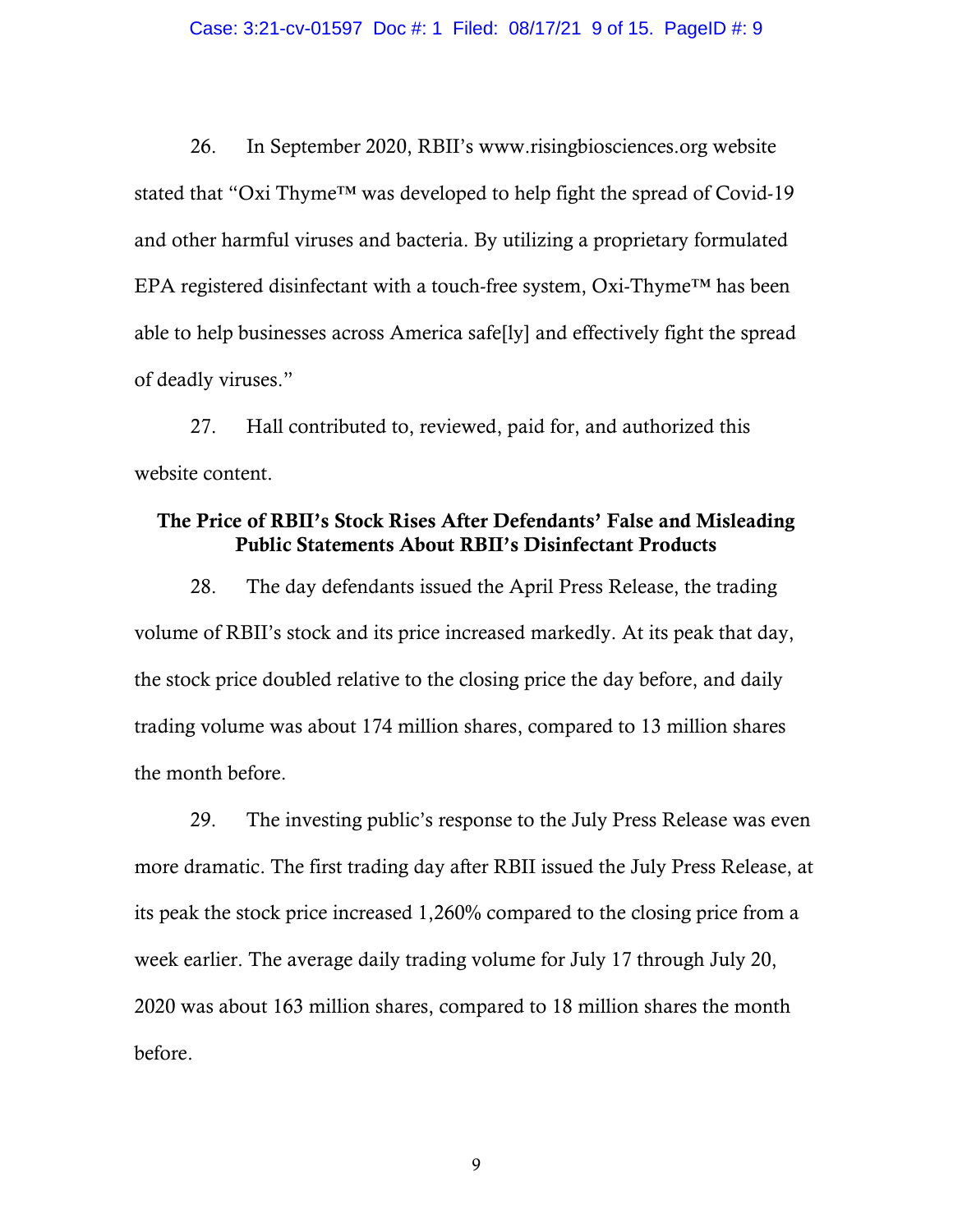30. In RBII's most recent publicly released unaudited quarterly financial statements, for the quarter ending September 30, 2020, RBII reported large increases in revenues and net operating income compared to the same period in the prior year. RBII reported total revenues of \$751,295 for the first nine months of 2020, up from \$134,534 for the same period in 2019, and net operating income of \$370,469, compared to a loss of \$169,006 for the same period in 2019.

### Defendants' Representations Were Materially False and Misleading

31. RBII's representations in its press releases, videos, and websites were materially false and misleading.

32. First, neither Oxithymol nor its purported ingredients were CDC approved as claimed in RBII's April Press Release, at least two YouTube videos, and the Oxi Thyme website. The CDC does not approve hydrogen peroxide or disinfectants containing hydrogen peroxide, but rather defers to the EPA or FDA.

33. Second, RBII's claims of EPA registration in its July Press Release, in multiple YouTube videos, and on the Oxi Thyme and RBII websites were misleading. The EPA has not registered Oxi Thyme or Oxithymol for any use.

34. Third, RBII did not actually use Oxithymol in its Oxi Thyme system. Instead, at Hall's direction, RBII purchased Oxy Blast 50, a pesticide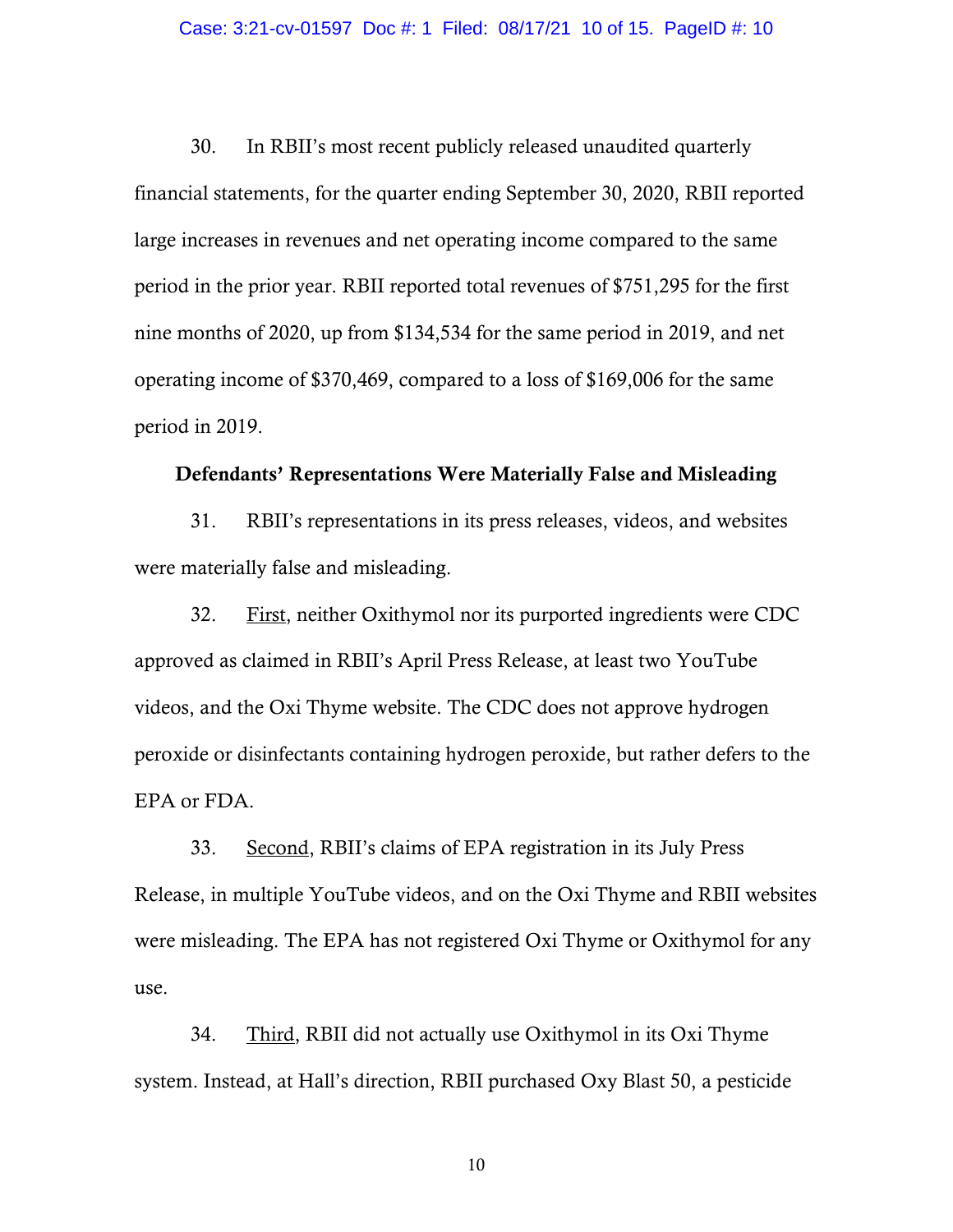produced by another company, and rebottled and sold that product for use in the Oxi Thyme system. Oxy Blast 50 is a hydrogen peroxide solution that is EPA registered as a pesticide. But it is not registered for use in killing viruses, and it does not appear on the EPA's "List N" of products that meet EPA criteria for use against the virus that causes COVID-19. Rather, Oxy Blast 50's EPA registration is only for use in commercial agricultural or industrial water systems to suppress odors and as a preventative treatment for horticultural diseases and plant pathogenic diseases.

#### Defendants Acted With Scienter

35. During the relevant time period, Hall knew that the CDC does not approve disinfectant products, and he knew that the CDC had not approved any of RBII's products or Oxy Blast 50. He further knew that the EPA had not registered Oxi Thyme or Oxithymol. Indeed, Hall had expressly chosen not to register Oxithymol with the EPA once he learned how long the process would take. He also knew the EPA never registered Oxy Blast 50 for use against the virus that causes COVID-19.

36. Hall, as RBII's CEO, exercised control over the company with regard to the conduct at issue. Thus, his scienter is imputed to the company.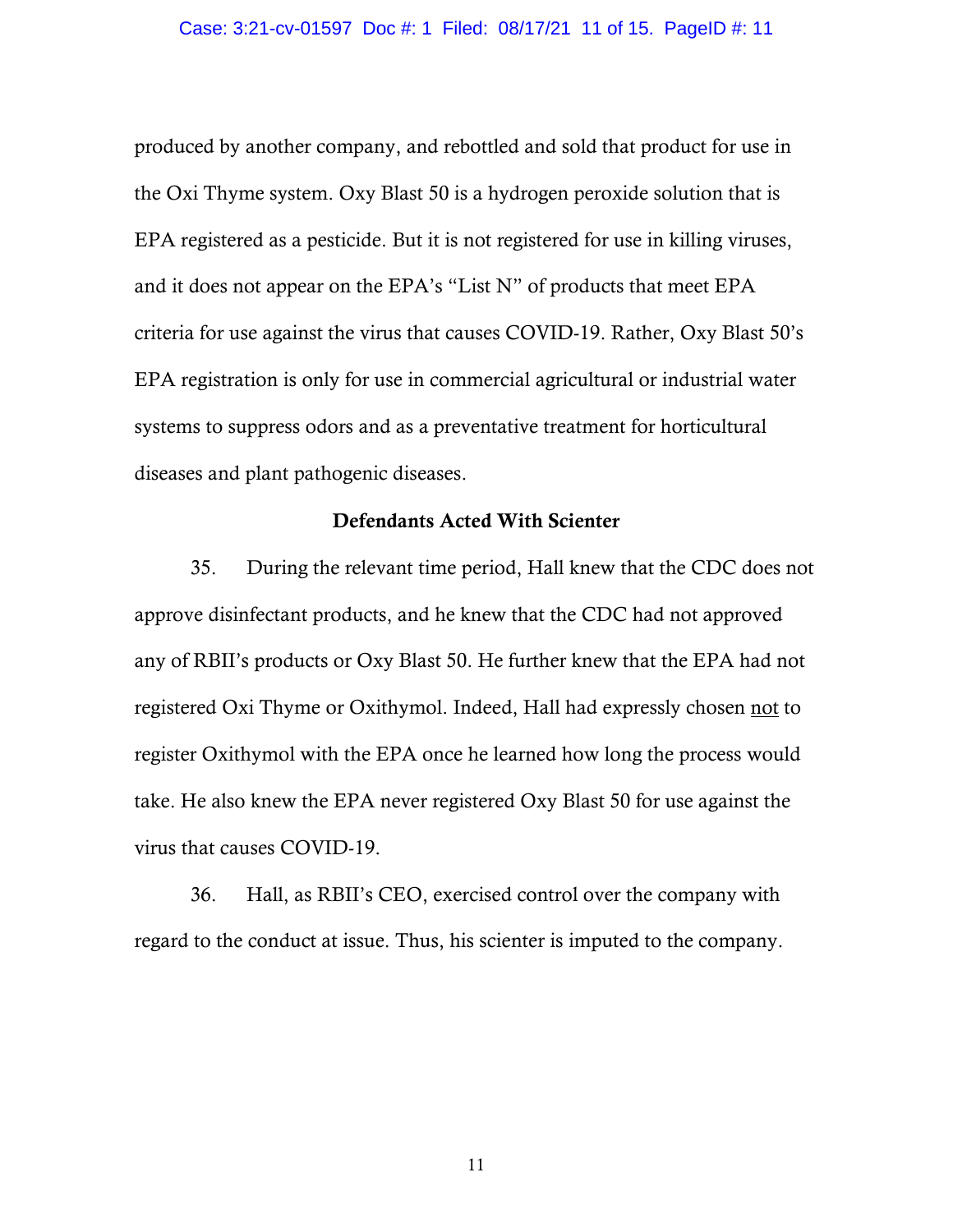#### COUNT I

## Violations of Section 10(b) of the Exchange Act, and Exchange Act Rule 10b-5 (Against Both Defendants)

37. Paragraphs 1 through 36 are realleged and incorporated by reference.

38. As more fully described in paragraphs 1 through 36 above, defendants, in connection with the purchase and sale of securities, by the use of the means and instrumentalities of interstate commerce and by the use of the mails, directly and indirectly: used and employed devices, schemes and artifices to defraud; made untrue statements of material fact and omitted to state material facts necessary in order to make the statements made, in light of the circumstances under which they were made, not misleading; and engaged in acts, practices and courses of business which operated or would have operated as a fraud and deceit upon purchasers and sellers and prospective purchasers and sellers of securities.

39. Defendants knew, or were reckless in not knowing, of the facts and circumstances described in paragraphs 1 through 36 above.

40. By reason of the foregoing, defendants violated Section 10(b) of the Exchange Act [15 U.S.C. §78j(b)] and Rule 10b-5 thereunder [17 C.F.R. 240.10b-5].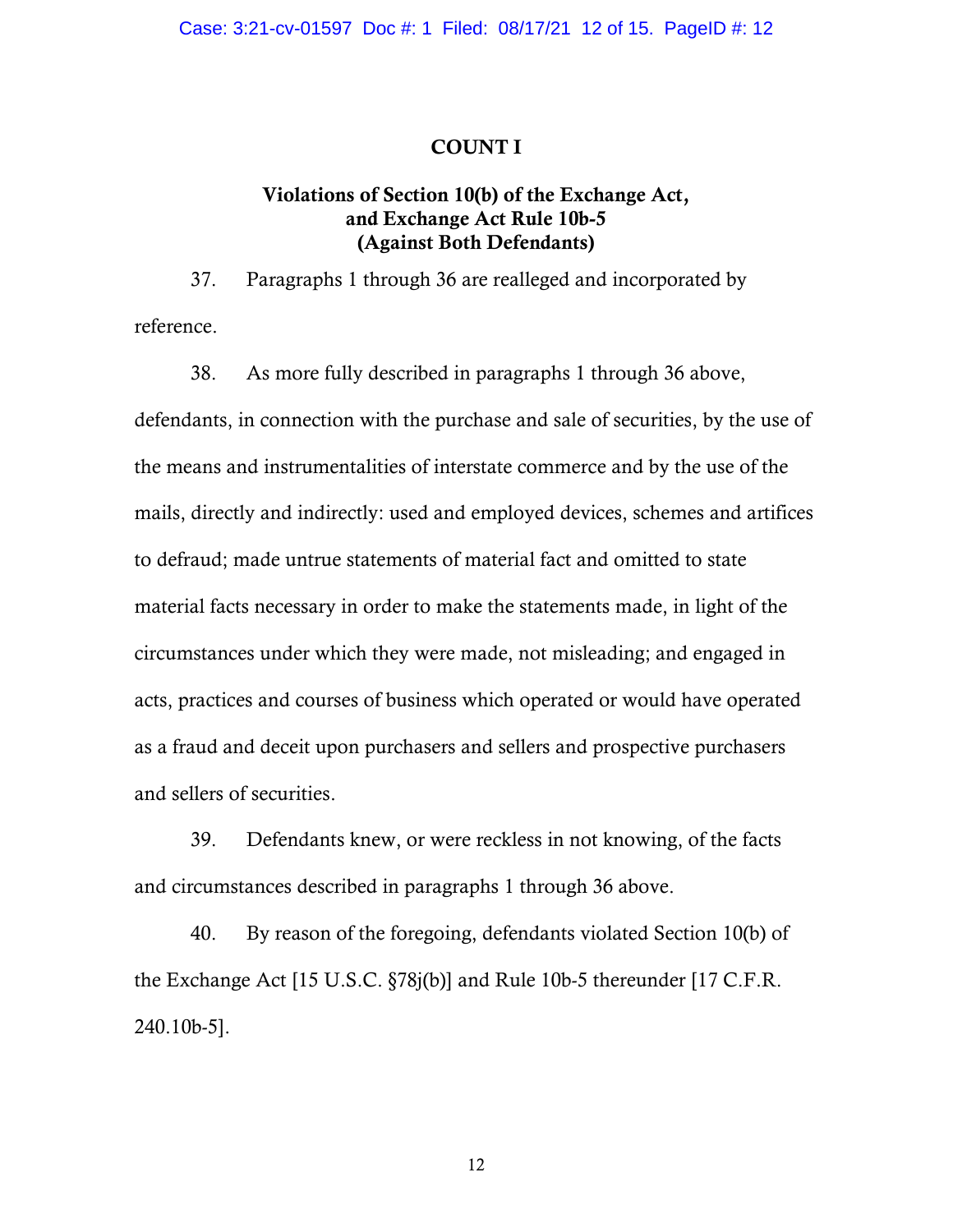#### RELIEF REQUESTED

WHEREFORE, the Commission respectfully requests that this Court:

I.

Permanently enjoin defendants, their officers, agents, servants, employees, attorneys and those persons in active concert or participation with defendant who receive actual notice of the order of this Court, by personal service or otherwise, and each of them from, directly or indirectly, engaging in the transactions, acts, practices or courses of business described above, or in conduct of similar purport and object, in violation of Section 10(b) of the Exchange Act [15 U.S.C. § 78j] and Rule 10b-5 [17 CFR § 240.10b-5] thereunder.

### II.

Order defendants to disgorge the ill-gotten gains they received because of the violations alleged in this Complaint, including prejudgment interest, pursuant to Section 21(d)(5) and 21(d)(7) of the Exchange Act [15 U.S.C.  $\S$ §§ 78u(d)(5), and 78u(d)(7).

### III.

Order defendants to pay civil penalties pursuant to Section 21(d)(3) of the Exchange Act [15 U.S.C. § 78u(d)(3)].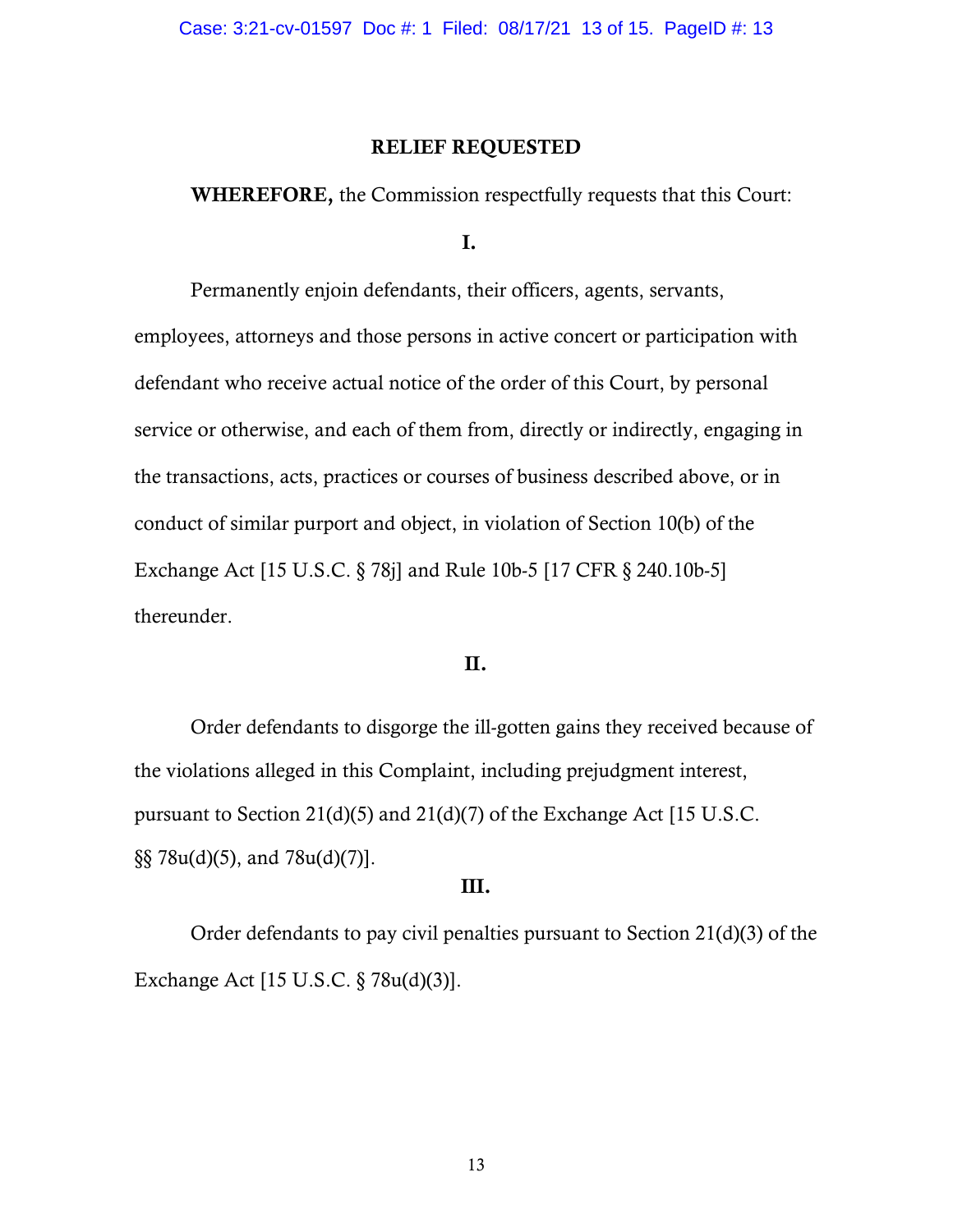### IV.

Pursuant to Section 21(d)(2) of the Exchange Act [15 U.S.C.

§ 78u(d)(2)], enter an order prohibiting defendant Arthur Hall from acting as an officer or director of any issuer that has a class of securities registered pursuant to Section 12 of the Exchange Act [15 U.S.C. § 78l] or that is required to file reports pursuant to Section 15(d) of the Exchange Act [15 U.S.C. § 78o(d)].

### V.

Enter an order permanently barring defendant Arthur Hall from participating in an offering of penny stock, including engaging in activities with a broker, dealer, or issuer for purposes of issuing, trading, or inducing or attempting to induce the purchase or sale of any penny stock.

## VI.

Grant such other relief as this Court deems appropriate.